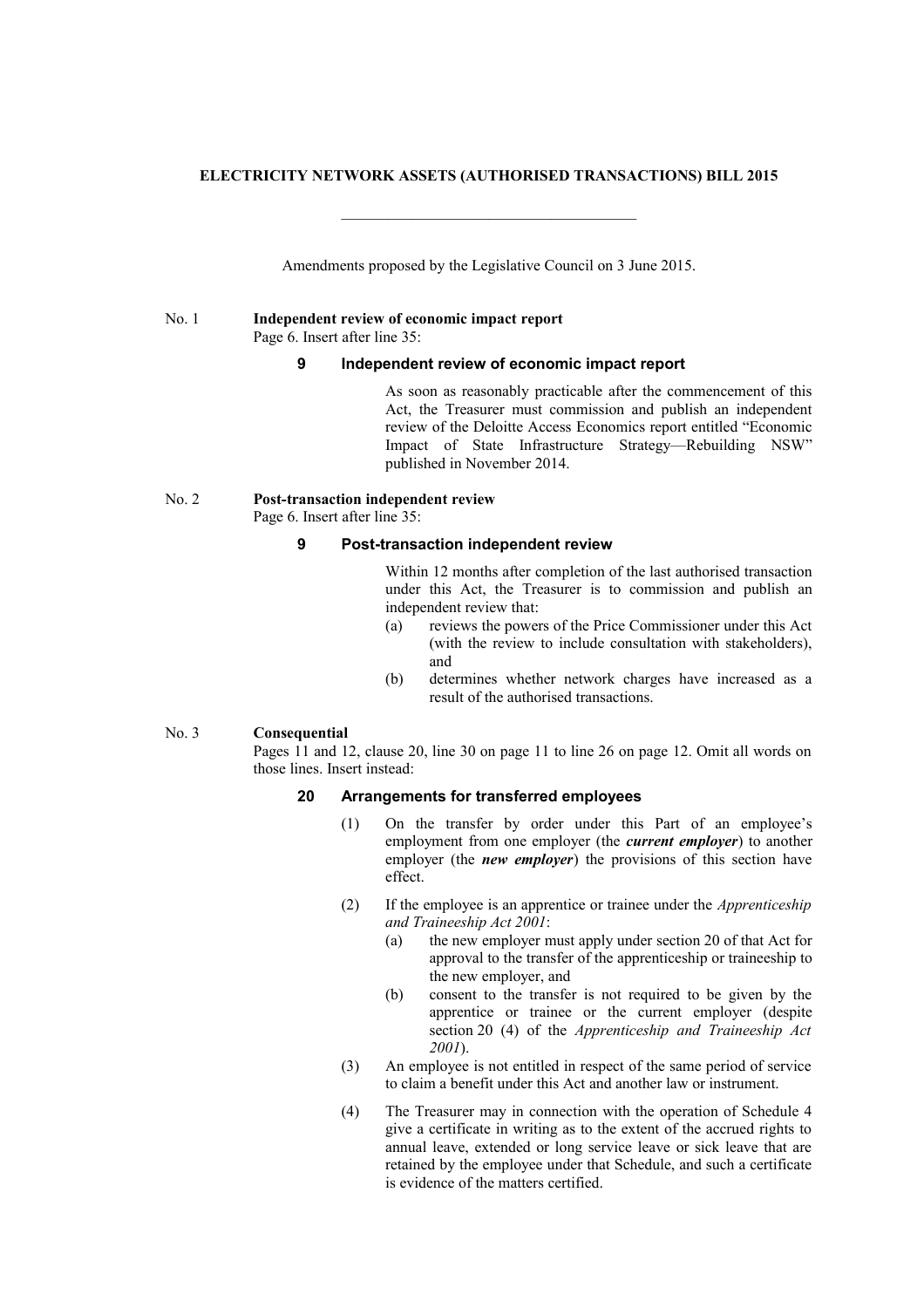(5) Nothing in the *Long Service Leave Act 1955* prevents payment in connection with the transfer under this Act of the employment of an employee to the employment of a private sector entity of the monetary value of long service leave in lieu of an entitlement to that leave accrued as a networks employee before the transfer of the employee's employment.

# No. 4 **Employment guarantee period**

Page 36. Insert after line 7:

## **Schedule 4 Employment guarantees**

## **1 Employment guarantee period**

For the purposes of this Schedule, there is a 5-year *employment guarantee period* starting on 1 July 2015 and ending on 30 June 2020.

## No. 5 **Salary**

Page 36. Insert after line 7:

### **2 Salary**

A continuing employee's salary under an enterprise agreement cannot be varied during the employment guarantee period except in accordance with the *Fair Work Act 2009* of the Commonwealth.

No. 6 **Minimum number of employees**

Page 36. Insert after line 7:

## **3 Minimum number of employees**

- (1) For each relevant period during the employment guarantee period, the number of full time equivalent employees of a network operator must not be less than the appropriate staffing level for the relevant electricity network SOC.
- (2) The *appropriate staffing level* for an electricity network SOC is the number of full time equivalent employees that is sustainable in the context of business revenue resulting from the AER Final Determination for the SOC as determined in accordance with the business practices of the SOC, being:
	- (a) for Ausgrid—3,570 full time equivalent employees, or
	- (b) for Endeavour Energy—2,100 full time equivalent employees, or
	- $(c)$  for TransGrid—1,000 full time equivalent employees.
- (3) For a network operator that is not an electricity network SOC, the *relevant electricity network SOC* is the electricity network SOC whose former distribution or transmission system is controlled or operated by the network operator.
- (4) If a relevant amendment is made to the AER Final Determination for an electricity network SOC, the Treasurer must engage a suitably qualified and independent person (*the independent expert*) to determine whether any adjustment to operating expenditure allowance or capital expenditure allowance resulting from the relevant amendment would be applied in accordance with the business practices of the SOC as an adjustment to the appropriate staffing level of the SOC.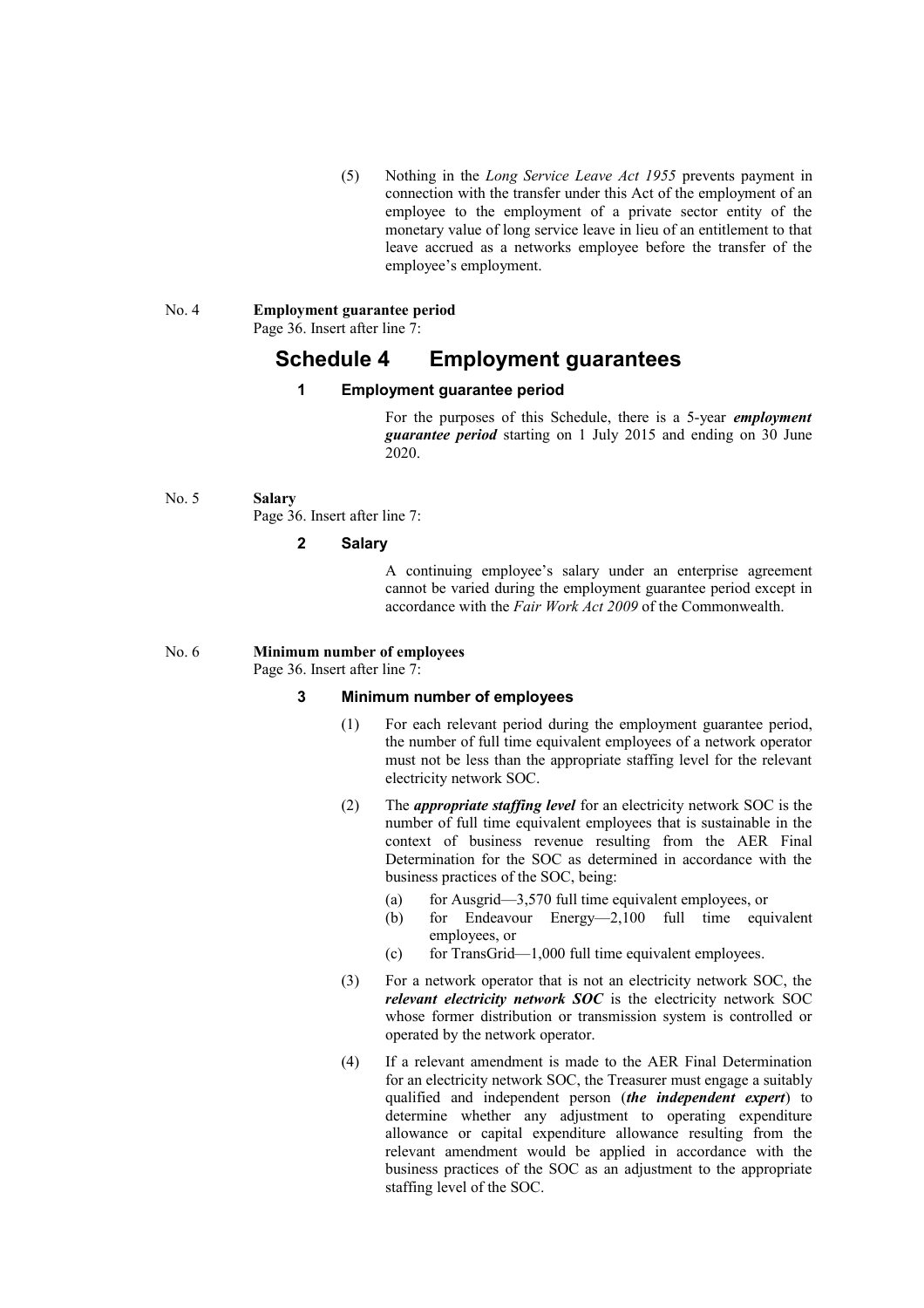- (5) The Treasurer must give effect to any determination of the independent expert for any adjustment to the appropriate staffing level for the SOC by notifying the adjustment by order published in the Gazette. The adjustment then has effect for the purposes of this Schedule at the beginning of the next relevant period.
- (6) A *relevant amendment* is:
	- (a) a change to the AER Final Determination resulting from a merits review or judicial review of the AER Final Determination (including any appeal from such a review) that changes the operational expenditure allowance or capital expenditure allowance for the network operator, or
	- (b) a new determination of the AER for the regulatory control period following the regulatory control period to which the AER Final Determination applies that results in a change to the operational expenditure allowance or capital expenditure allowance in the AER Final Determination for the network operator.

**Note.** This clause does not override or otherwise interfere with the rights of any individual employee in relation to termination of employment or redundancy that arise under a law of the Commonwealth or an industrial instrument made under a law of the Commonwealth.

#### No. 7 **Voluntary redundancies** Page 36. Insert after line 7:

#### **4 Voluntary redundancies**

A continuing employee may be offered voluntary redundancy in accordance with the terms and conditions of an enterprise agreement or a redundancy policy that applies to the employee.

#### No. 8 **Forced redundancies**

Page 36. Insert after line 7:

## **5 Forced redundancies**

There are to be no forced redundancies of continuing employees during the employment guarantee period, except by agreement between the affected employees (or a person authorised to act on their behalf or on behalf of a majority of them) and the employer, or in accordance with the *Fair Work Act 2009* of the Commonwealth.

### No. 9 **Leave entitlements**

Page 36. Insert after line 7:

#### **6 Leave entitlements**

An employee whose employment is transferred under this Act retains any rights to annual leave, extended or long service leave or sick leave accrued or accruing immediately before the transfer (except accrued leave for which the employee has, on ceasing to be an employee of the current employer, been paid the monetary value in pursuance of any other entitlement of the employee).

#### No. 10 **Recognition of service**

Page 36. Insert after line 7:

#### **7 Recognition of service**

The continuity of the employment of a continuing employee is taken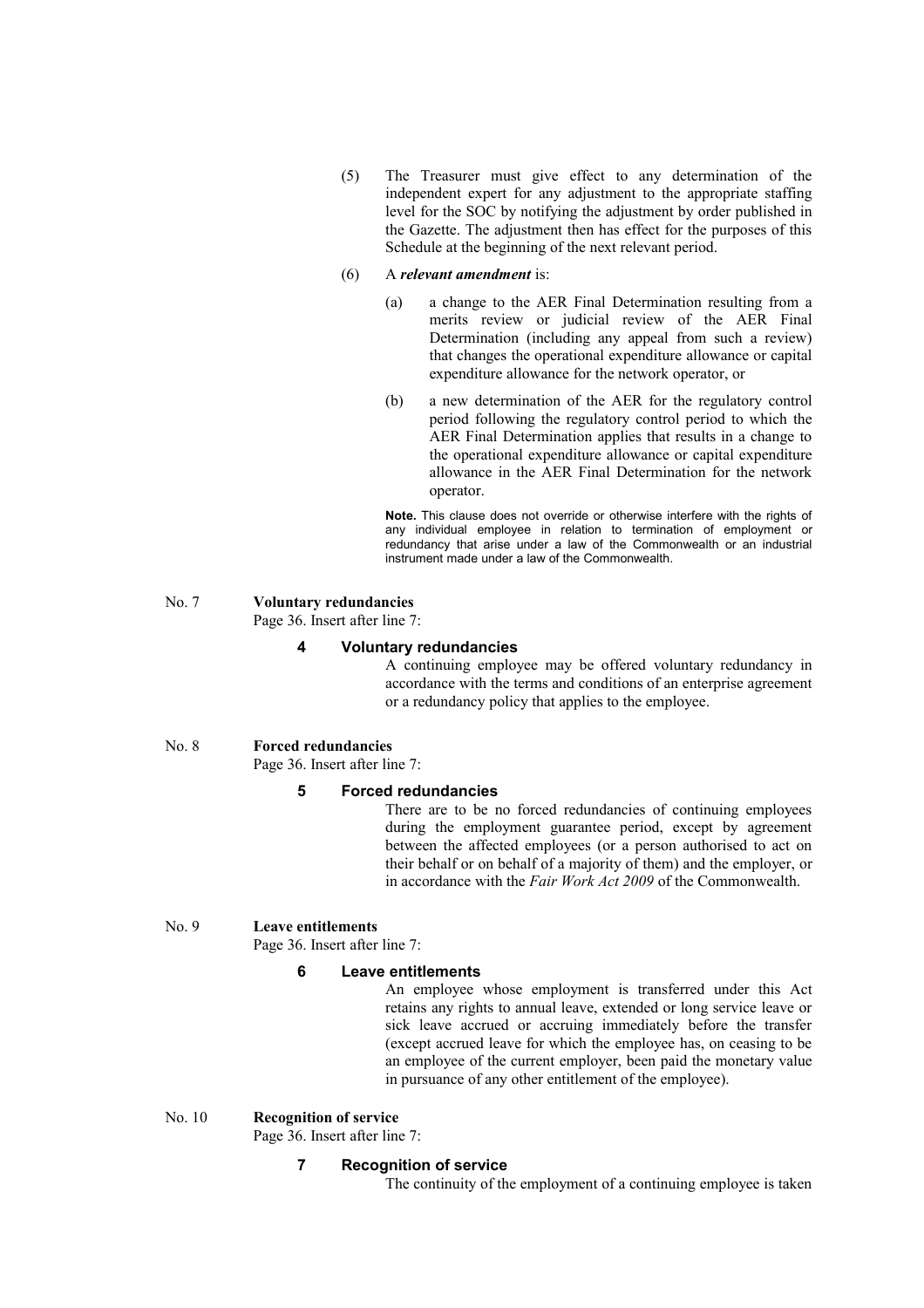not to have been broken by a transfer of employment under this Act, and service of the employee with the employee's current employer (including service deemed to be service with that employer) that is continuous service up to the time of transfer is deemed for all purposes to be service with the new employer.

#### No. 11 **Enforcement of obligations**

Page 36. Insert after line 7:

#### **8 Enforcement of obligations**

- (1) The Independent Pricing and Regulatory Tribunal is responsible for monitoring and enforcing the obligations of an employer under this Schedule.
- (2) In addition, a relevant employee guarantee is enforceable by an affected employee or a person authorised to act on behalf of an affected employee or a majority of affected employees. A *relevant employee guarantee* is a guarantee provided by this Schedule (except clauses 3, 9 and 15).
- (3) The Tribunal may direct an employer to take, within a specified time, any action that the Tribunal determines to be necessary to remedy any failure by the employer to comply with its obligations under this Schedule or to prevent the continuance or recurrence of such a failure.
- (4) An employer must comply with a direction of the Tribunal under this clause.
	- Maximum penalty: 5,000 penalty units.
- (5) This section does not limit the persons who are entitled to enforce the terms and conditions of an enterprise agreement under the *Fair Work Act 2009* of the Commonwealth.

#### No. 12 **Existing locations**

Page 36. Insert after line 7:

#### **9 Existing locations**

- (1) A network operator must, for the duration of the employment guarantee period, maintain an administrative office, depot or other administrative centre within the vicinity of an existing administrative location that is in the area of operations of its distribution or transmission system.
- (2) An *existing administrative location* is an area in which an existing administrative office, depot or other administrative centre is operated by an electricity network SOC on the commencement of this Act.

#### No. 13 **Relocation policies**

Page 36. Insert after line 7:

#### **10 Relocation policies**

(1) Any employee relocation policy (*the existing policy*) that was applicable to continuing employees on the commencement of the employment guarantee period must be maintained in its application to those employees for the duration of the employment guarantee period.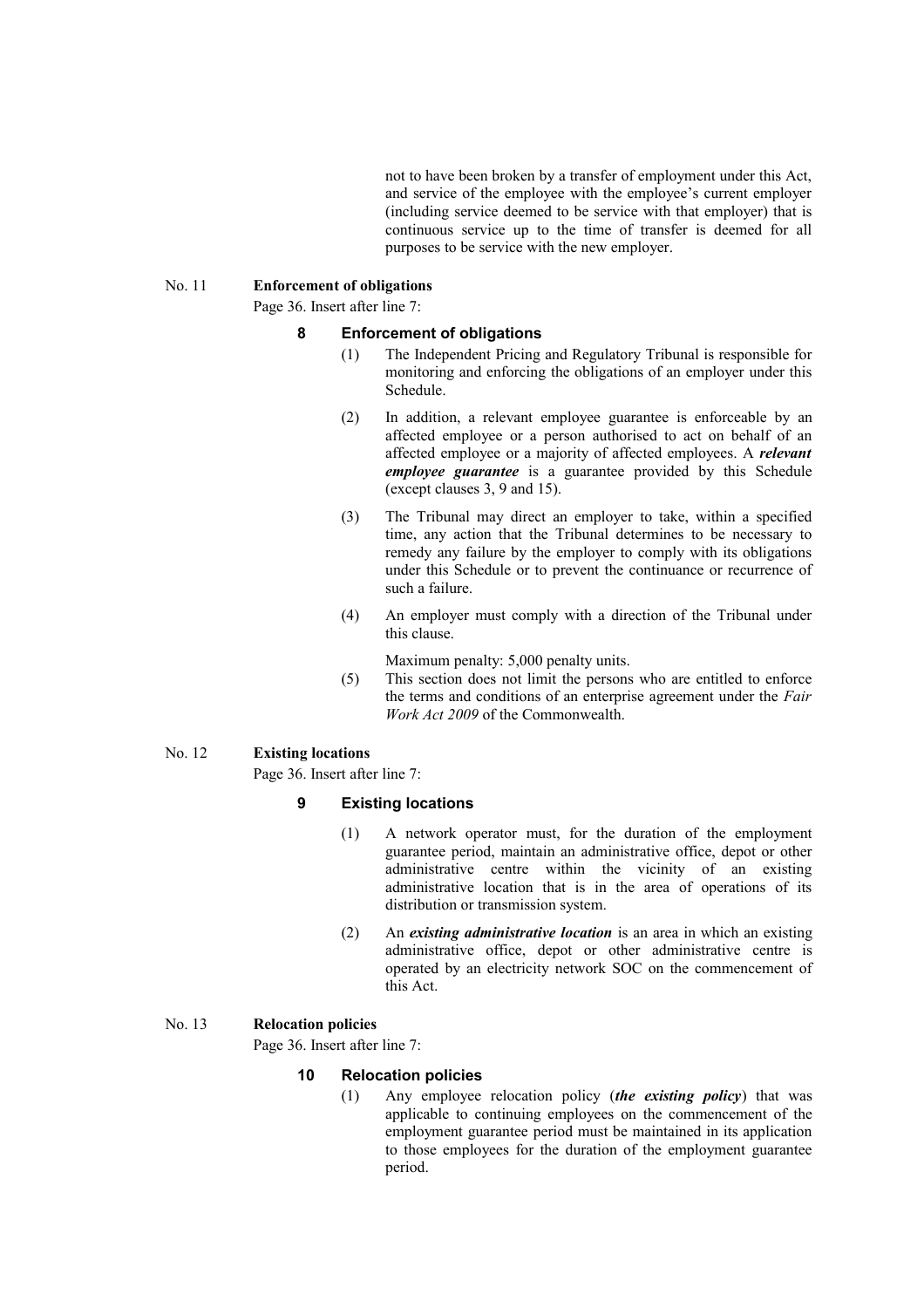(2) The existing policy cannot be amended during the employment guarantee period except by agreement between the affected employees (or a person authorised to act on their behalf or on behalf of a majority of them) and the employer, or in accordance with the *Fair Work Act 2009* of the Commonwealth.

#### No. 14 **Enterprise agreements**

Page 36. Insert after line 7:

#### **11 Enterprise agreements**

An enterprise agreement cannot be varied in its application to a continuing employee during the employment guarantee period except in accordance with the *Fair Work Act 2009* of the Commonwealth.

#### No. 15 **Superannuation**

Page 36. Insert after line 7:

#### **12 Superannuation**

- (1) A continuing employee is entitled to continue as a contributor, member or employee for the purposes of any superannuation scheme in respect of which he or she was a contributor, member or employee as an employee of an electricity network SOC on the commencement of this Act and remains so entitled subject to any variation to that entitlement made either by agreement or otherwise in accordance with law.
- (2) The employer of the continuing employee is taken to be an employer for the purposes of any superannuation scheme in respect of which the employee continues as a contributor, member or employee pursuant to an entitlement under this clause.
- (3) The employer of a continuing employee is not entitled to access funds deposited in a superannuation account of the employee unless that access is permitted by a law of the State or the Commonwealth.
- (4) The operation of this clause is not limited to the employment guarantee period.

#### No. 16 **Disputes**

Page 36. Insert after line 7:

#### **13 Disputes**

Any dispute that concerns a relevant employee guarantee may be resolved in accordance with the *Fair Work Act 2009* of the Commonwealth or any dispute resolution process applicable to the employee. A *relevant employee guarantee* is a guarantee provided by this Schedule (except clauses 3, 9 and 15).

#### No. 17 **Existing apprentices**

Page 36. Insert after line 7:

#### **14 Existing apprentices**

- (1) An apprentice who completes their training while a continuing employee during the employment guarantee period and who meets reasonable business hiring standards of the employer must be offered suitable employment.
- (2) Employment is *suitable* employment if it is employment in a trade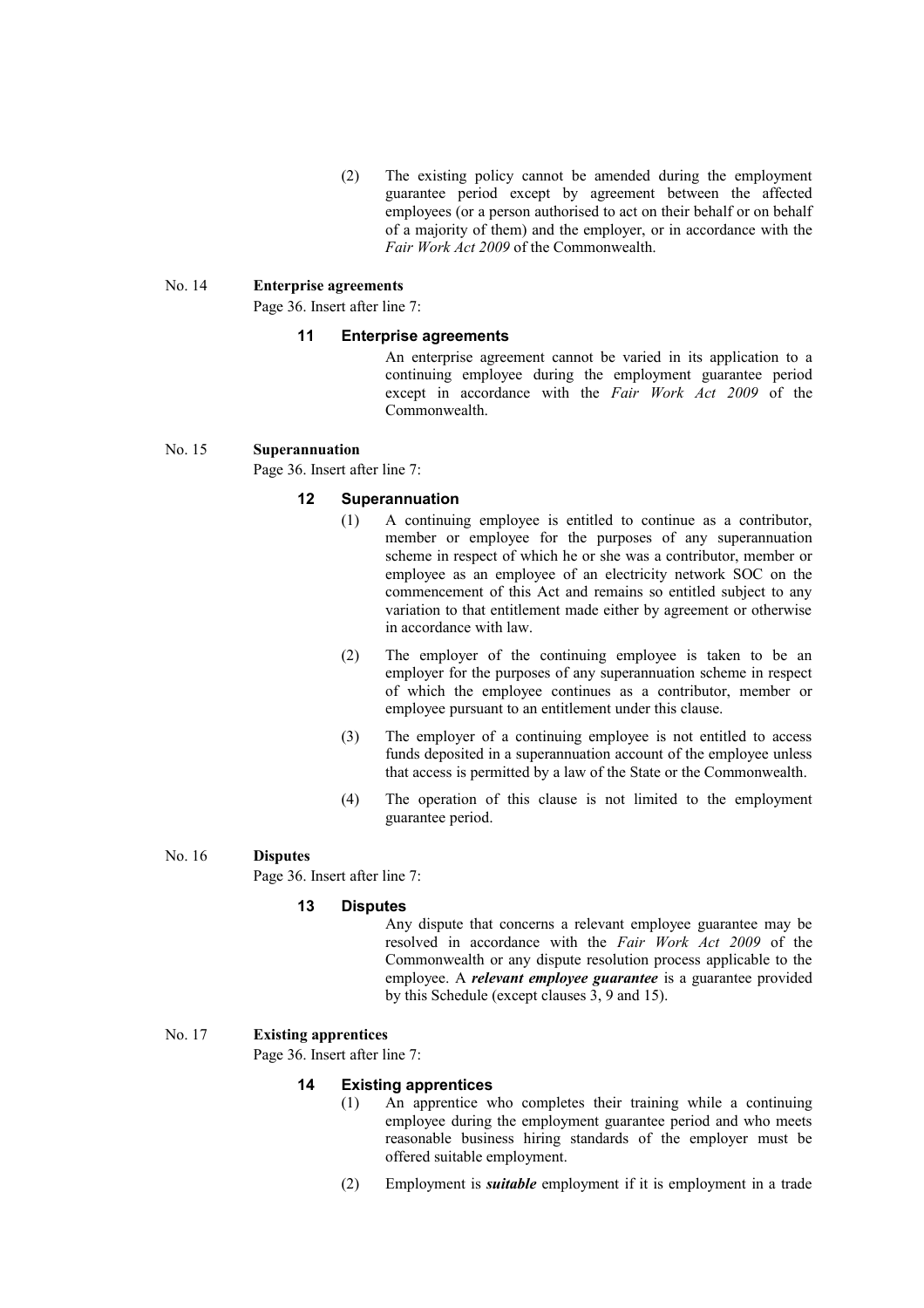that is relevant to the training in which the person was engaged as an apprentice.

- (3) The employment of a person pursuant to an offer of employment under this clause cannot be terminated for a period of 2 years after that employment commences (even if that 2 year period extends beyond the employment guarantee period), except:
	- (a) for serious misconduct, or
	- (b) pursuant to the proper application of reasonable disciplinary procedures, or
	- (c) by agreement with the employee.

#### No. 18 **Future apprentices**

Page 36. Insert after line 7:

## **15 Future apprentices**

(1) If the number of full time equivalent employees of a network operator for the final relevant period of a financial year within the employment guarantee period is less than or equal to 110% of the appropriate staffing level for the network operator, a sufficient number of apprentices must be employed during the following financial year (as new employees of the network operator) to achieve the guaranteed apprenticeship intake for the relevant electricity network SOC.

#### (2) The *guaranteed apprenticeship intake* is:

- (a) for Ausgrid—25 apprentices, or
- (b) for Endeavour Energy—10 apprentices, or
- (c) for TransGrid—5 apprentices.
- (3) For a network operator that is not an electricity network SOC, the *relevant electricity network SOC* is the electricity network SOC whose former distribution or transmission system is controlled or operated by the network operator.
- (4) The following financial year to which a guaranteed apprenticeship intake applies need not be within the employment guarantee period.

#### No. 19 **Cadets, trainees and graduate engineers**

Page 36. Insert after line 7:

## **16 Cadets, trainees and graduate engineers**

A person employed as a cadet, trainee or graduate engineer is an employee for the purposes of this Schedule (including for the purposes of employee guarantees under this Schedule).

#### No. 20 **Fixed term employees**

Page 36. Insert after line 7:

#### **17 Fixed term employees**

- (1) A fixed term employee is an employee for the purposes of this Schedule (including for the purposes of employee guarantees under this Schedule).
- (2) In this clause, *fixed term employee* means an employee whose terms and conditions of employment are provided by an individual contract that provides for a fixed term of employment and not by an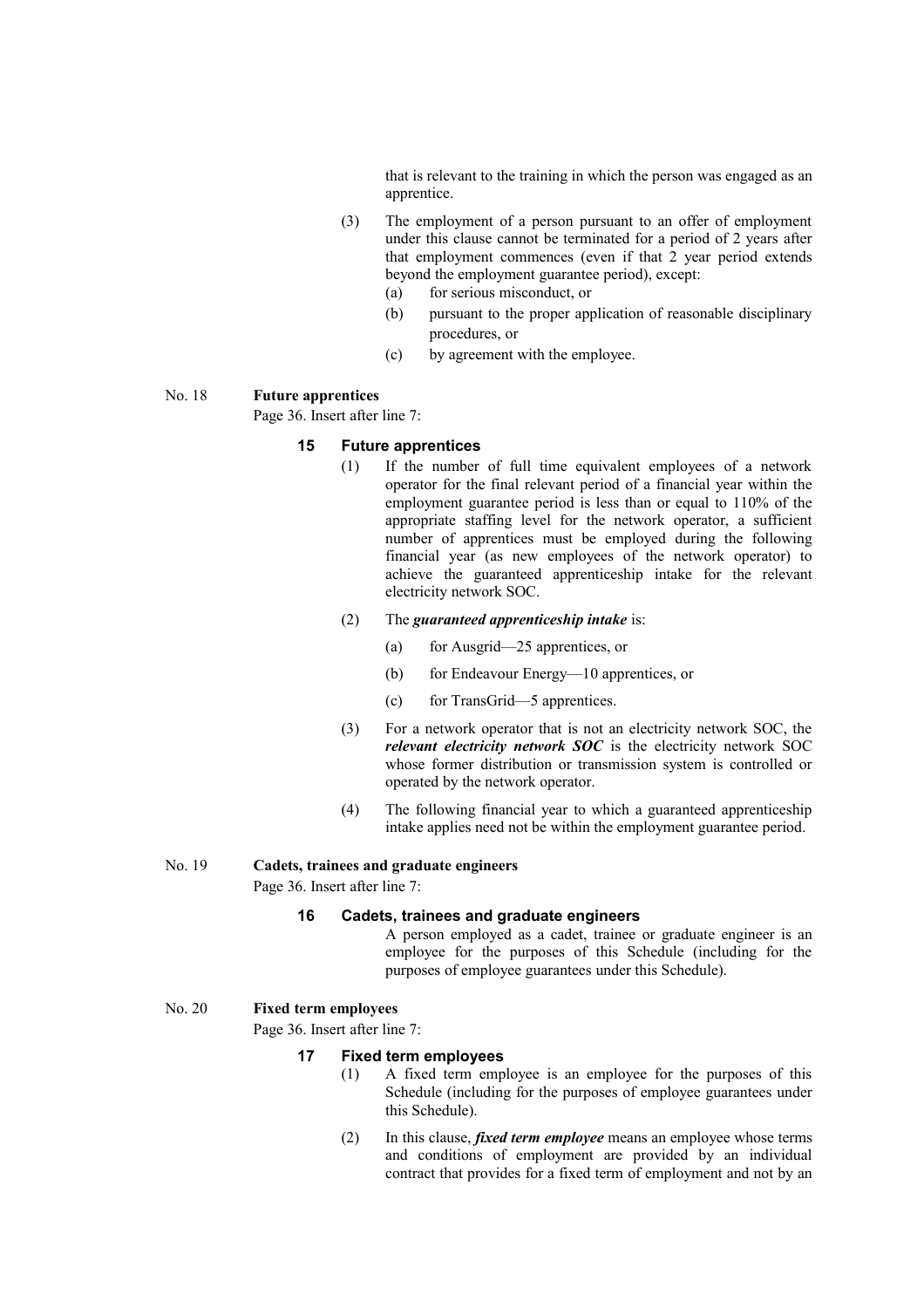award, agreement or other industrial instrument (under a law of the State or the Commonwealth) that provides for the terms and conditions of employment of employees.

#### No. 21 **Contract employees**

Page 36. Insert after line 7:

#### **18 Contract employees**

- (1) A contract employee is an employee for the purposes of this Schedule (including for the purposes of employee guarantees under this Schedule).
- (2) In this clause, *contract employee* means an employee whose terms and conditions of employment are provided by an individual contract and not by an award, agreement or other industrial instrument (under a law of the State or the Commonwealth) that provides for the terms and conditions of employment of employees.

### No. 22 **Machinery provisions**

Page 36. Insert after line 7:

### **19 Proceedings for offences**

- (1) Proceedings for an offence under this Schedule may be dealt with summarily before the Local Court or before the Supreme Court in its summary jurisdiction.
- (2) If proceedings for an offence to which this clause applies are brought in the Local Court, the maximum penalty that the Court may impose in respect of the offence is, despite any other provision of this Schedule, \$50,000 or the maximum penalty provided by this Schedule, whichever is the lesser.
- (3) If proceedings for an offence to which this clause applies are brought in the Supreme Court in its summary jurisdiction, the Supreme Court may impose a penalty not exceeding the maximum penalty provided by this Schedule in respect of the offence.

### **20 Interpretation—employees of network operator**

- (1) A person is an employee of a network operator for the purposes of this Schedule if the person carries out work solely or primarily in connection with the business of the network operator and is employed by:
	- (a) the network operator, or
	- (b) an associated entity of the network operator, or
	- (c) an entity that provides the services of the person exclusively to the network operator on an ongoing basis.
- (2) An entity is an *associated entity* of a network operator if:
	- (a) the network operator has an ownership interest in the entity or the entity has an ownership interest in the network operator, or
	- (b) another entity has an ownership interest in both the entity and the network operator.

### **21 Calculation of number of full time equivalent employees**

(1) The number of full time equivalent employees of a network operator for a relevant period is to be calculated for the purposes of this Schedule as  $F + A/B$ , where: